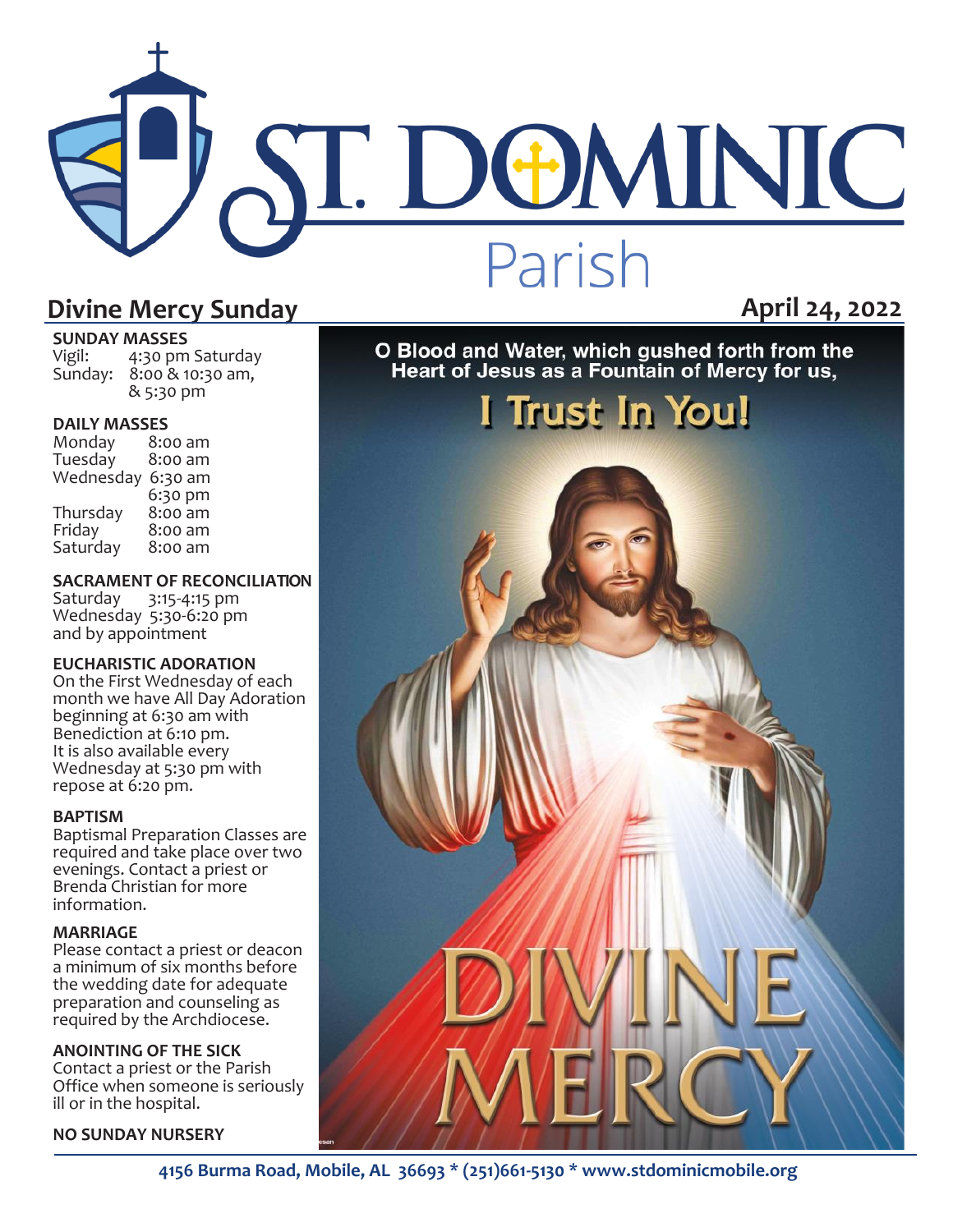### *Pastor, Rev. Patrick R. Driscoll*

Email: pdriscoll@stdominicmobile.org

*Deacon Robert E. Kirby, Jr.* Email: rkirby@stdominicmobile.org

*Deacon Aldon O. Ward* Email: award@stdominicmobile.org

*Deacon Wiley J. Christian III*

Email: wchristian@stdominicmobile.org

### **PARISH OFFICE HOURS**

Monday - Friday, 8:00 a.m. - 4:00 p.m. **ST. DOMINIC CATHOLIC SCHOOL HOURS**  Monday - Friday, 7:15 a.m. - 3:45 p.m.

**Feast of Divine Mercy, Sunday, April 24 2:00 pm**, Exposition of the Blessed Sacrament and Reconciliation **3:00 pm**, Praying of the Divine Mercy Chaplet followed by Benediction

### **How to pray the Divine Mercy Chaplet**

- 1. Begin with the Sign of the Cross, 1 Our Father, 1 Hail Mary, and The Apostles Creed.
- 2. Then on the Our Father beads say the following: Eternal Father, I offer You the Body and Blood, Soul and Divinity of Your dearly beloved Son, Our Lord Jesus Christ, in atonement for our sins and those of the whole world.
- 3. On the 10 Hail Mary beads say the following: For the sake of his sorrowful Passion, have mercy on us and on the whole world. (Repeat steps 2 and 3 for all five decades.)
- 4. Conclude with: (three times) Holy God, Holy Mighty One, Holy Immortal One, have mercy on us and on the whole world.

### **Stewardship**

*"Jesus said to them again, 'Peace be with you. As the Father has sent me, so I send you.'*"

*John 20:21*

Peace – the first gift of the risen Lord. Just as Jesus sent the apostles out into the world, so too, He sends us. As disciples of Jesus, we are called to be compassionate and merciful; and not with just those who are our friends, but also with our "enemies." Think of someone in your life who you need to reconcile with. Call them right now or better yet, go visit them.

The readings for this Sunday, April 24, 2022 can be found online using the following link: https://bible.usccb.org/ bible/readings/042422.cfm

### *Mass Intentions For The Week*

| Sat, April 23     | 4:30 p.m.  | Stephen Heisler (D)        |
|-------------------|------------|----------------------------|
| Sunday, April 24  | 8:00 a.m.  | Roland Castelin (L)        |
|                   | 10:30 a.m. | Barbara Blaze (D)          |
|                   | 5:30 p.m.  | Missa Pro Populo           |
| Monday, April 25  | 8:00 a.m.  | Tom Koppersmith (D)        |
| Tuesday, April 26 | 8:00 a.m.  | Anna Scott (L)             |
| Wed, April 27     | 6:30 a.m.  | John David Tuohy (D)       |
|                   | 6:30 p.m.  | Jeri Lawrence (D)          |
| Thurs, April 28   | 8:00 a.m.  | Margaret Paulus (D)        |
| Friday, April 29  | 8:00 a.m.  | Lisa Burnett Kloeckner (D) |
| Sat, April 30     | 8:00 a.m.  | Joe Radoslovich (D)        |

### **Please pray for the sick:**

Toni Aldrich Michael Arata Frances Baugh Marguerite Blackard Charlotte Brady Georgette Brocato WM Cazalas Mahala Church Susan Coffey David Gonzales Jacque Green Ray Green Barbara Harrington Charlie Hawkins Gabriel Hawkins Katie Histing Cory Kalifeh Mary Kerr Bill Klein Cooper Klein Vicky Klein

Mary Lindamood Christian Lofton Sam Lyons Annesia Miller Eleesha Neese Rita O'Brien David Poirier Steve Polozola Clarence Pool Doris Powers Sandy Quinnelly Laurie Rel Mike Rehm Rose Mary Rehm Phillip Roebling Kim Sanders Louis Seiter Ava Smith Jennifer Phillips Smith Joe Verneuille Maryneil Walker

If you would like your name or the name of your loved one added on this list please call the Parish Office at (251) 661-5130 or email mwilson@stdominicmobile.org. If you or a loved one is hospitalized, it is important you notify the Parish office if you would like a clergy to visit.

**Welcome to St. Dominic Parish**, **Where Stewardship is a Way of Life**  We invite newcomers to complete a registration form which can be found in the Parish Office.